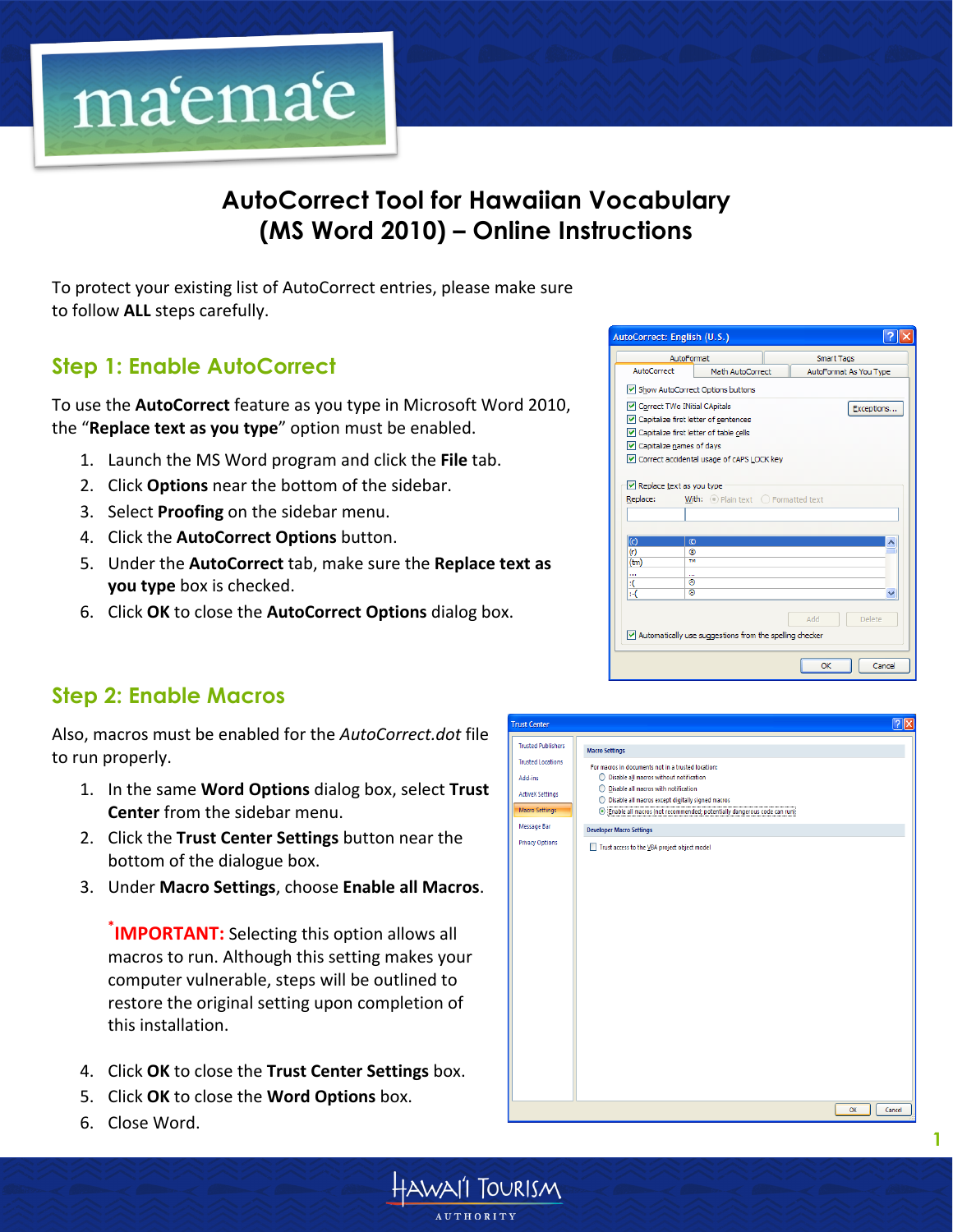## **Step 3: Download AutoCorrect Files**

- 1. Under the **Download Files** section of **Hawaiian Language Tools** on the Ma'ema'e page, click on the links to download the following files to your computer:
	- a. AutoCorrect.dot (Microsoft Word Template)
	- b. Hawaiian List.docx (Word Document)
- 2. When prompted, click **Save**.

**\*NOTE:** For ease of access, save the download files directly to your **Desktop** if possible. If by default the files automatically save to your **Documents** folder, please drag them to your desktop once they have finished downloading. Upon completion, you may move them to a different location.

3. You may close your web browser window at this time.

## **Step 4: Create a Backup Document of Your Existing AutoCorrect Entries**

In order to save any previously added AutoCorrect entries, you must create a backup document. Otherwise, all preexisting entries will be erased.

- 1. From your **Desktop**, open the *AutoCorrect.dot* file.
- 2. Since this document was downloaded from the Internet, you may have to click the **Enable Editing** button on the toolbar the first time you open it. If not, continue on to the next step.
- 3. Click the **Backup** button on the **AutoCorrect Utility** dialogue box and again, save the file to your **Desktop** (keep the default file name).

| <b>AutoCorrect Utility</b>                                                                                                                                                                                                  |         |        |
|-----------------------------------------------------------------------------------------------------------------------------------------------------------------------------------------------------------------------------|---------|--------|
| This program will allow you to backup and restore your AutoCorrect entries.<br>Choose Backup to create a Word document from your AutoCorrect list.<br>Choose Restore to restore an AutoCorrect list from a Backup document. |         |        |
|                                                                                                                                                                                                                             | Restore | Cancel |

- 4. Now you will have three files:
	- a. AutoCorrect Backup Document.docx
	- b. AutoCorrect.dot
	- c. Hawaiian List.docx
- 5. Click **Cancel** to close the **AutoCorrect Utility** box.
- 6. Close the document.

# **Step 5: Copy Hawaiian AutoCorrect List**

- 1. From your desktop, now open the *Hawaiian List.docx* file.
- 2. Click anywhere in the table and press Ctrl + A to select the entire table.
- 3. Copy the table by pressing **Ctrl** + **C** (or right-clicking and choosing **Copy**).
- 4. Now the entire list is copied to the clipboard.
- 5. Minimize the document.